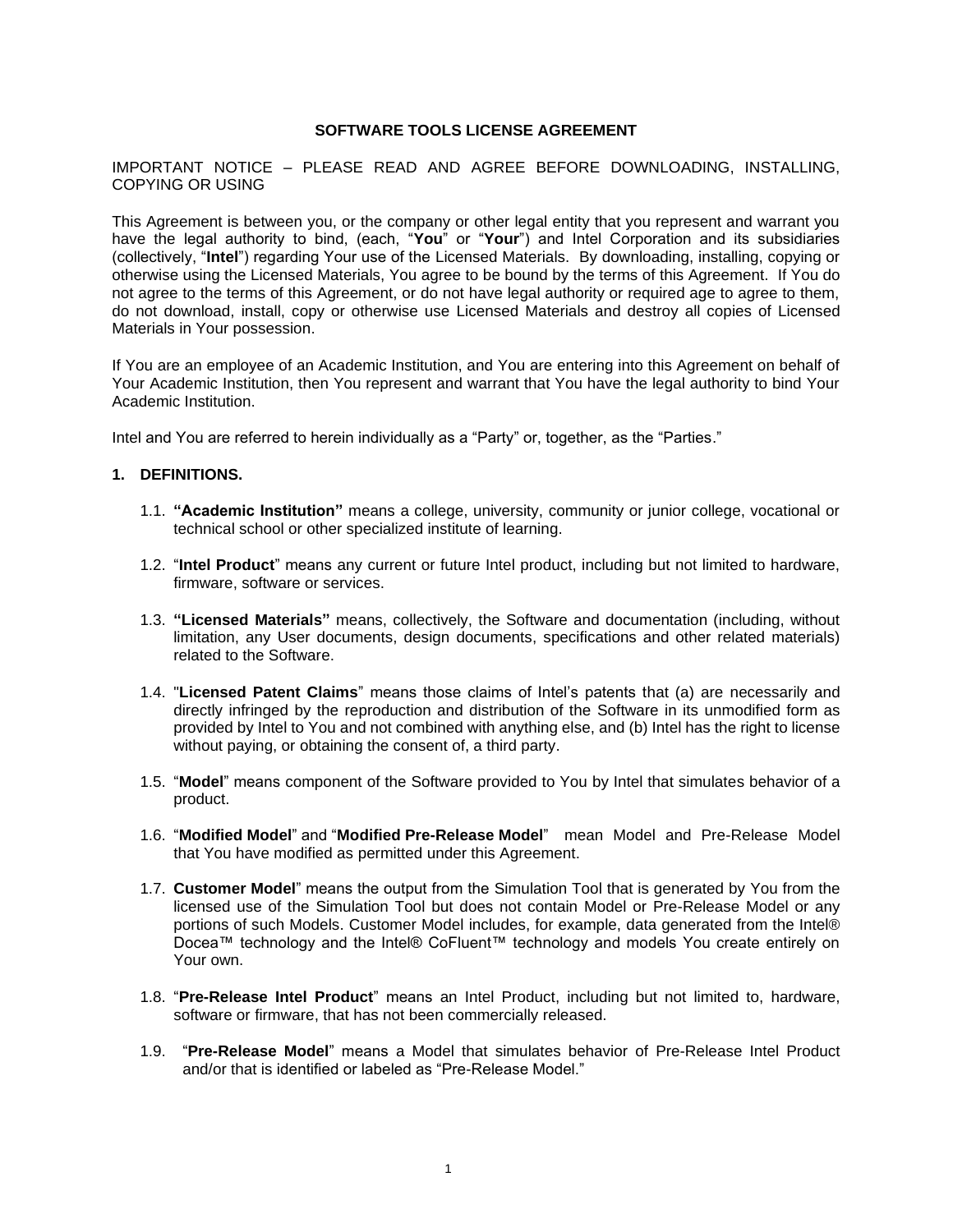- 1.10. "**Reciprocal Open Source Software**" means any software that is subject to a license which requires that (a) it must be distributed in source code form; (b) it must be licensed under the same open source license terms; and (c) its derivative works must be licensed under the same open source license terms. Examples of this type of license are the GNU General Public License or the Mozilla Public License.
- 1.11. **"Software"** means the software in object code or in Source Code that is provided or otherwise made available by Intel to You under this Agreement, including any modifications, updates, and upgrades thereto, that are provided or otherwise made available to You by Intel under this Agreement. Software includes the Simulation Tools, Models and Pre-Release Models. Licensed Materials do not include Third Party Programs.
- 1.12. "**Simulation Tools**" means the Software development tools provided to You by Intel under this Agreement that work with Models, Pre-Release Models and/or create Customer Models.
- 1.13. "**Source Code**" means the software (and not documentation or text) portion of Licensed Materials provided in human readable format.
- 1.14. "**Term**" means the period of time during which You have the right to use Licensed Materials. The Term may be either for as long as this Agreement is in force or for a time-limited term as specified in the Licensed Materials.
- 1.15. "**Third Party Programs**" means the software of third parties, if any, listed in the "third-partyprograms.txt" or similarly named text file, along with their applicable licenses.

## **2. USER TYPES AND PERMITTED USE**

This Agreement covers the following user types. Depending on Your user type, You may use Licensed Materials only for the permitted uses as set forth below, and subject to the license rights set forth in Section 3 and the restrictions of this Agreement:

- 2.1. Users Developing Commercial Products: You may use Licensed Materials solely (i) to evaluate an Intel Product or the suitability of Intel Product for integration into your product; and (ii) to develop commercial products based in whole or in part on Intel Products, provided that
	- a. The system that you are simulating contains an Intel Product (You may not use Licensed Materials for simulating systems that do not contain Intel Products); AND
	- b. You are not in the business of developing models for other users.
- 2.2. Non-Commercial Users: Users may use the Licensed Materials for personal, non-commercial purposes (i.e., not for development of commercial products). Academic Institutions may use the Licensed Materials for any type of research and educational purposes.

# **3. LICENSE**

- 3.1. Subject to the terms and conditions of this Agreement, Intel grants You for the applicable Term a non-exclusive, worldwide, non-assignable, non-sublicensable (unless expressly permitted under this Agreement), limited right and license **and only to the extent allowed by Your applicable user type as specified in Section 2.**
	- A. under its copyrights, to:
		- (1) reproduce internally a reasonable number of copies of Licensed Materials;
		- (2) use Software and Customer Models internally solely **for the permitted use as specified in Section 2**;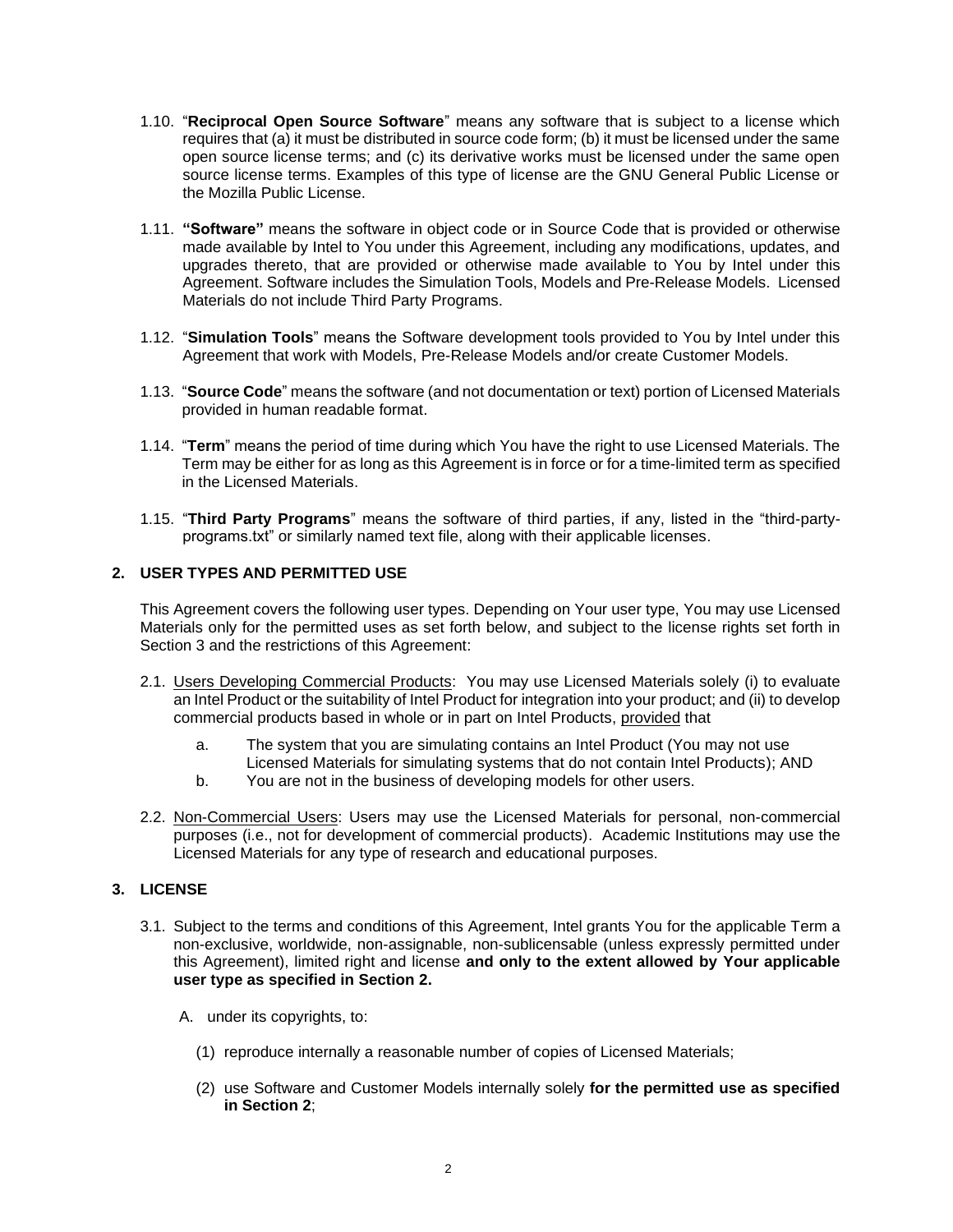- (3) use Simulation Tools to generate Customer Models and distribute Customer Models;
- (4) modify Models and Pre-Release Models if provided to You in Source Code, and use Modified Models and Modified Pre-Release Models internally for Your permitted use as specified in Section 2;
- (5) Distribute Models and Modified Models in source or in binaries to third parties for Your permitted use as specified in Section 2. This license includes the following rights to sublicense:
	- a. **Users Developing Commercials Products** may provide the sublicense rights to third parties, but only the rights to perform and display, without the right to grant further sublicenses, and shall include terms set forth in Exhibit A.
	- b. **Non-Commercial Users** may provide sublicense rights to Non-Commercial Users and shall include terms set forth in Exhibit B.
- B. under Intel's Licensed Patent Claims, to: (i) make copies of Licensed Materials only as specified in Section 3.1 A.(1); (ii) use Licensed Materials solely to the extent necessary to perform the activities as licensed in Section 3.1 A and subject to Your permitted use as specified in Section 2; provided, that the license under the Licensed Patent Claims does not and will not apply to, and Intel expressly does not grant You a patent license in this Agreement to, any modifications to the Software, to the Modified Models or the Modified Pre-Release Models or to Customer Models whether made by You, Your contractor(s), Your customer(s), Your partners or any third party, even if the modifications are permitted under Section 3.1A.
- 3.2. Third Party Use. If You are a User Developing Commercial Products, Your contractors may use the Licensed Materials as specified in this Section 3 above and subject to Your permitted use as specified in Section 2, provided: (i) their use of Licensed Materials is solely on behalf of and in support of Your business, (ii) they agree to the terms and conditions of this Agreement, and (iii) You are solely responsible for their use of Licensed Materials.
- 3.3. Third Party Programs**.** Third Party Programs, even if included with the distribution of the Licensed Materials, may be governed by separate license terms, including without limitation, third party license terms, open source software notices and terms, and/or other Intel software license terms. These separate license terms solely govern Your use of the Third Party Programs.
- 3.4. Use of Third-Party Models with Simulation Tools: You may use Simulation Tools to run a model developed by You or obtained by You from a third party **not** under this Agreement, provided that:
	- A. You will run such a model together with a Model (provided it contains an Intel Product) or a Customer Model as a system (*applies to Users Developing Commercial Products only*), and
	- B. This Agreement (including use restrictions) will govern your use of such model as run on the Simulation Tool (*applies to all Users*).

# **4. BENCHMARKING**

- 4.1. If You are a User Developing Commercial Products, You may use Simulation Tools, Models and/or Pre-Release Models for benchmarking that is used only for internal use, as long as You do not use the Simulation Tools to develop or run models based on Non-Intel Products.
- 4.2. Even if benchmarking is authorized by this Agreement, You may NOT publish or disclose to any third party any benchmarks, performance results, or other information relating to the Pre-Release Models or the Pre-Release Intel Products that such Pre-Release Models are simulating.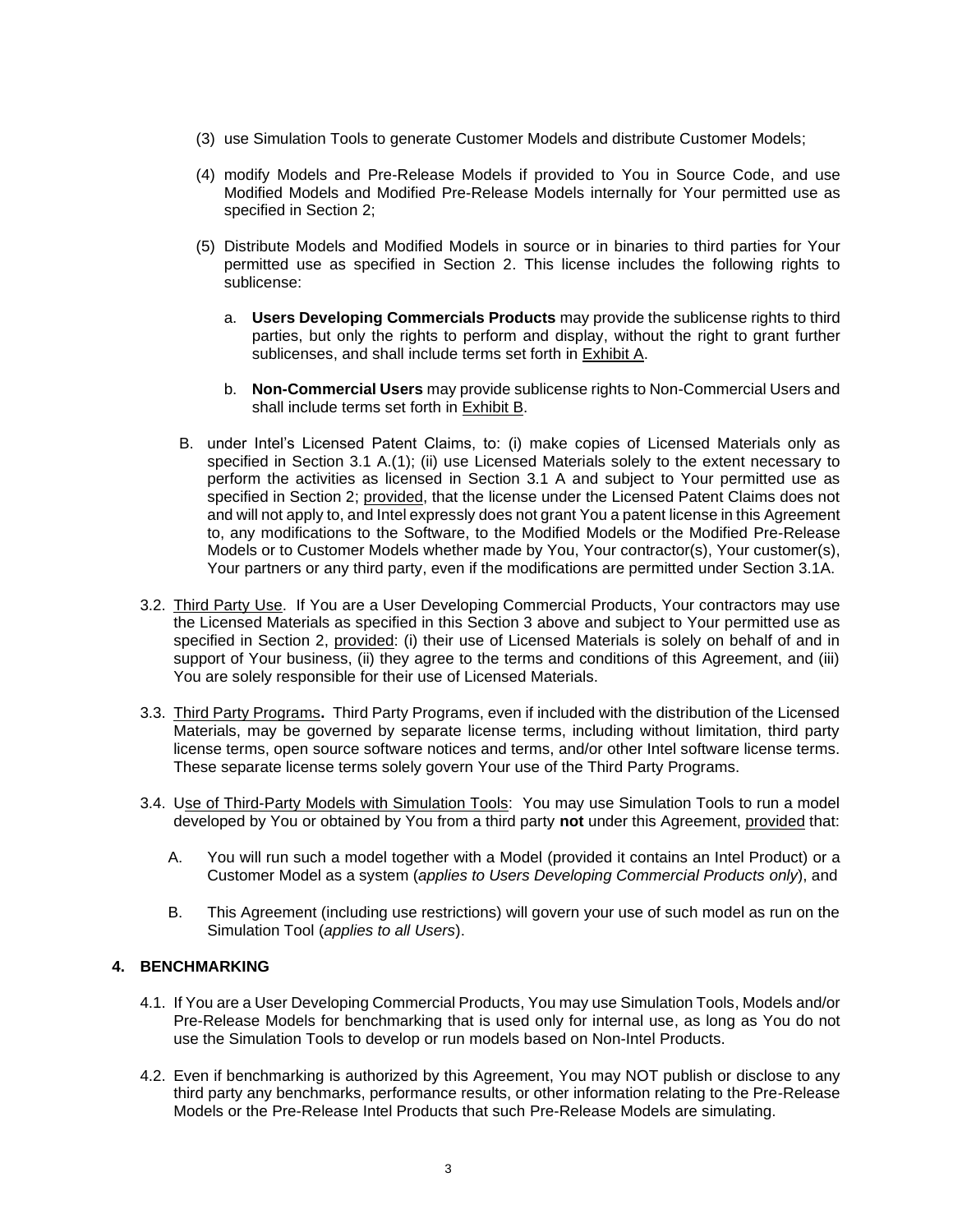### **5. LICENSE RESTRICTIONS**:

- 5.1. Licensed Materials are provided for internal use purposes only and may not be distributed by You or incorporated into Your products, except as expressly permitted by this Agreement
- 5.2. Except as expressly provided herein, no other license, express or implied, by estoppel or otherwise, any other intellectual property rights are granted to You.
- 5.3. You may not make modifications to the Software, except as expressly permitted by this Agreement.
- 5.4. You will not disassemble, reverse-engineer, or decompile Software.
- 5.5. You will not mortgage, pledge or encumber Licensed Materials in any way.
- 5.6. You will not incorporate any Reciprocal Open Source Software into Software in any manner or take any steps in any manner which would cause Software to be subject to any license obligations associated with Reciprocal Open Source Software.
- 5.7. Except as expressly permitted by this Agreement, You may NOT:
	- A. use, copy, distribute, or publicly display Licensed Materials;
	- B. share, publish, rent or lease Licensed Materials to any third party;
	- C. use Licensed Materials to process the data of, or make the Licensed Materials available online for the use of third parties.

### **6. SPECIAL PROVISIONS FOR USE OF PRE-RELEASE MODELS**

- 6.1. Pre-Release Models**.** If Intel provides You with a Pre-Release Model, You will at all times maintain the security of Pre-Release Model, and You will ensure that Pre-Release Model will not be exposed to or made available to third parties without Intel's prior written consent.
- 6.2. Confidential Information. Your use or evaluation of Pre-Release Models, including any knowledge or information about Pre-Release Model's or Pre-Release Intel Product's performance, capability or errata, any problems encountered by You, and Your Feedback on Pre-Release Models or Pre-Release Intel Product are Intel confidential information, and are subject to the non-disclosure agreement between Intel and You as set forth in Section 8.
- 6.3. Restrictions. You will not perform, allow, authorize or assist others in reverse engineering, decompilation, disassembly, photographic or video reproduction or the like, of the Pre-Release Models to attempt to learn about the internal architecture, design, operation, manufacture, features or functionality of the Pre-Release Intel Products.
- 6.4. Pre-Release Models are provided to You "AS IS" and with all faults. Such Pre-Release Models are modeling Pre-Release Intel Products that may (i) include features, capabilities, or errata which may not be included in commercial versions of Intel Product; (ii) be under development and subject to change without notice; (iii) not be fully tested; (iv) lack regulatory approvals required for final production and distribution; and (v) contain bugs or errors, including security vulnerabilities.

# **7. INTELLECTUAL PROPERTY**.**RIGHTS**

7.1. Licensed Materials. Intel and its suppliers own all right, title, and interest in and to Licensed Materials and all copies. The Licensed Materials are protected by intellectual property rights. You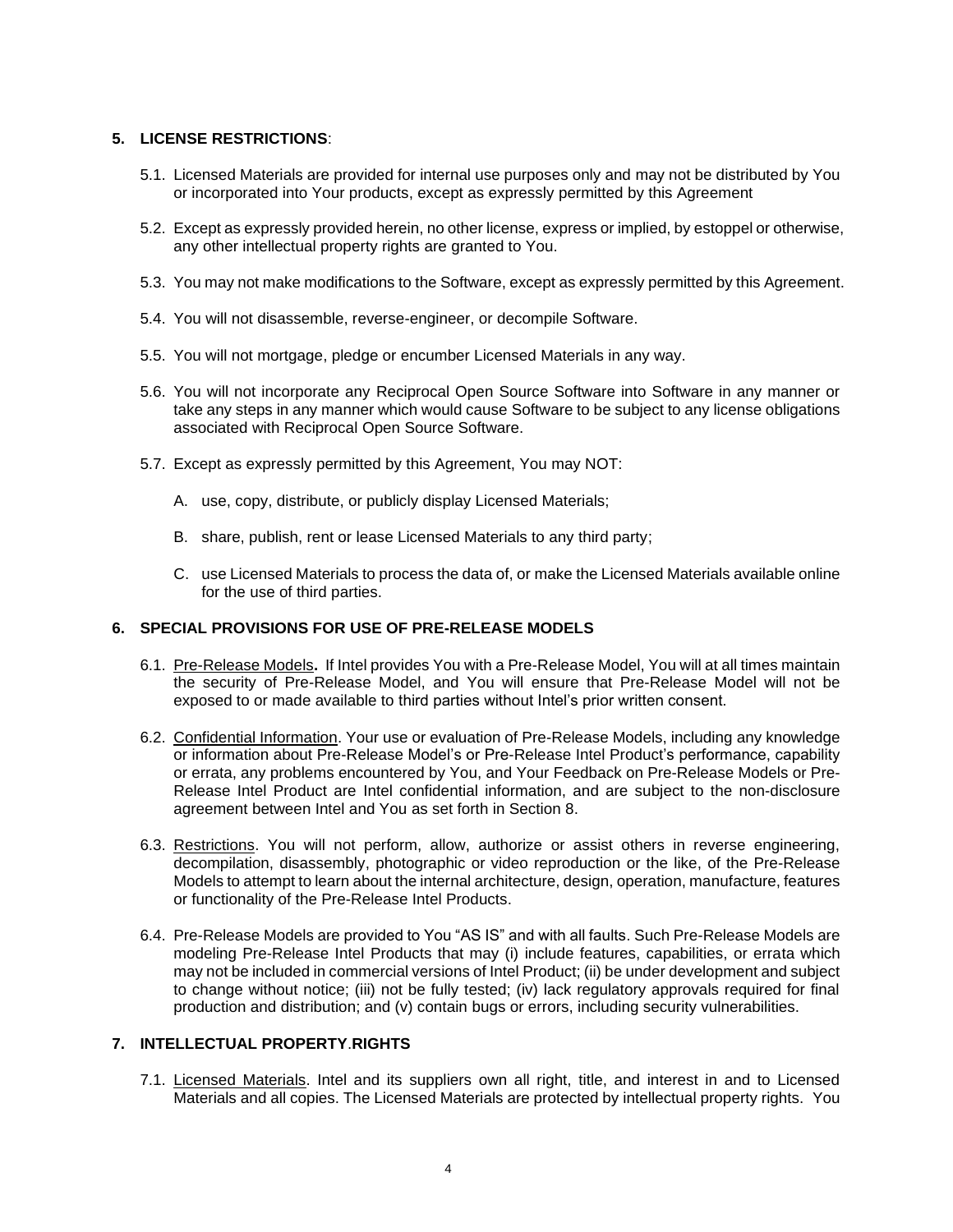will not remove any copyright or other proprietary notice from Licensed Materials. You will not allow unauthorized copying or use of Licensed Materials.

### 7.2. Customer Models.

- A. You are the owner of Customer Models. Unless expressly stated herein, nothing contained in this Agreement will be deemed to convey to Intel any title, ownership, copyright or any other intellectual property rights in or related to Customer Models.
- B. For the avoidance of doubt, You are not obligated to provide Intel with Customer Models, and nothing in this Agreement imposes such an obligation on You.
- C. If You choose to provide Customer Models to Intel, then You grant to Intel a non-exclusive, irrevocable, worldwide, royalty-free license, with the right to sublicense Intel's licensees and customers, under Your intellectual property rights, the rights to use and disclose Customer Models in any manner Intel chooses and to display, perform, copy, make, have made, use, sell, offer to sell, import, and otherwise dispose of Intel's and its sublicensee's products embodying such Customer Models in any manner and via any media Intel chooses, without reference to the source.

### 7.3. Modified Models and Modified Pre-Release Models.

- A. Intel owns the unmodified portion of Modified Models and Modified Pre-Release Models.
- B. You own the modifications to Modified Models and Modified Pre-Release Models.
- C. You grant to Intel a non-exclusive, irrevocable, worldwide, royalty-free license, with the right to sublicense Intel's licensees and customers, under Your intellectual property rights, the rights to use and disclose modifications in Modified Models and Modified Pre-Released Models in any manner Intel chooses and to display, perform, copy, make, have made, use, sell, offer to sell, import, and otherwise dispose of Intel's and its sublicensee's products embodying such modifications in any manner and via any media Intel chooses, without reference to the source.
- D. For the avoidance of doubt, You may choose to, but You are not obligated to, provide Intel with Modified Models or Modified Pre-Release Models, and nothing in this Agreement imposes such an obligation on You.
- E. Intel encourages You to publish Modified Models (**but not Modified Pre-Release Models**) on different distribution platforms. If you choose to publish Modified Models:
	- a. If You are a User Developing Commercial Products, you may publish Modified Models under a license agreement that contains at a minimum the terms provided in Exhibit A.
	- b. If You are a Non-Commercial User, you may publish Modified Models under a license agreement that contains at a minimum the terms provided in Exhibit B.
- 7.4. **FEEDBACK**. This Agreement does **not** obligate You to provide Intel with materials, information, comments, suggestions regarding Licensed Materials. However, should You provide Intel with materials, information, comments or suggestions for the modification, correction, improvement or enhancement of (i) the Licensed Materials or (ii) Intel Products, other products or processes which may embody Licensed Materials, then You grant to Intel a non-exclusive, irrevocable, worldwide, royalty-free license, with the right to sublicense Intel's licensees and customers, under Your intellectual property rights, the rights to use and disclose such materials, information, comments and suggestions in any manner Intel chooses and to display, perform, copy, make, have made, use, sell, offer to sell, import, and otherwise dispose of Intel's and its sublicensee's products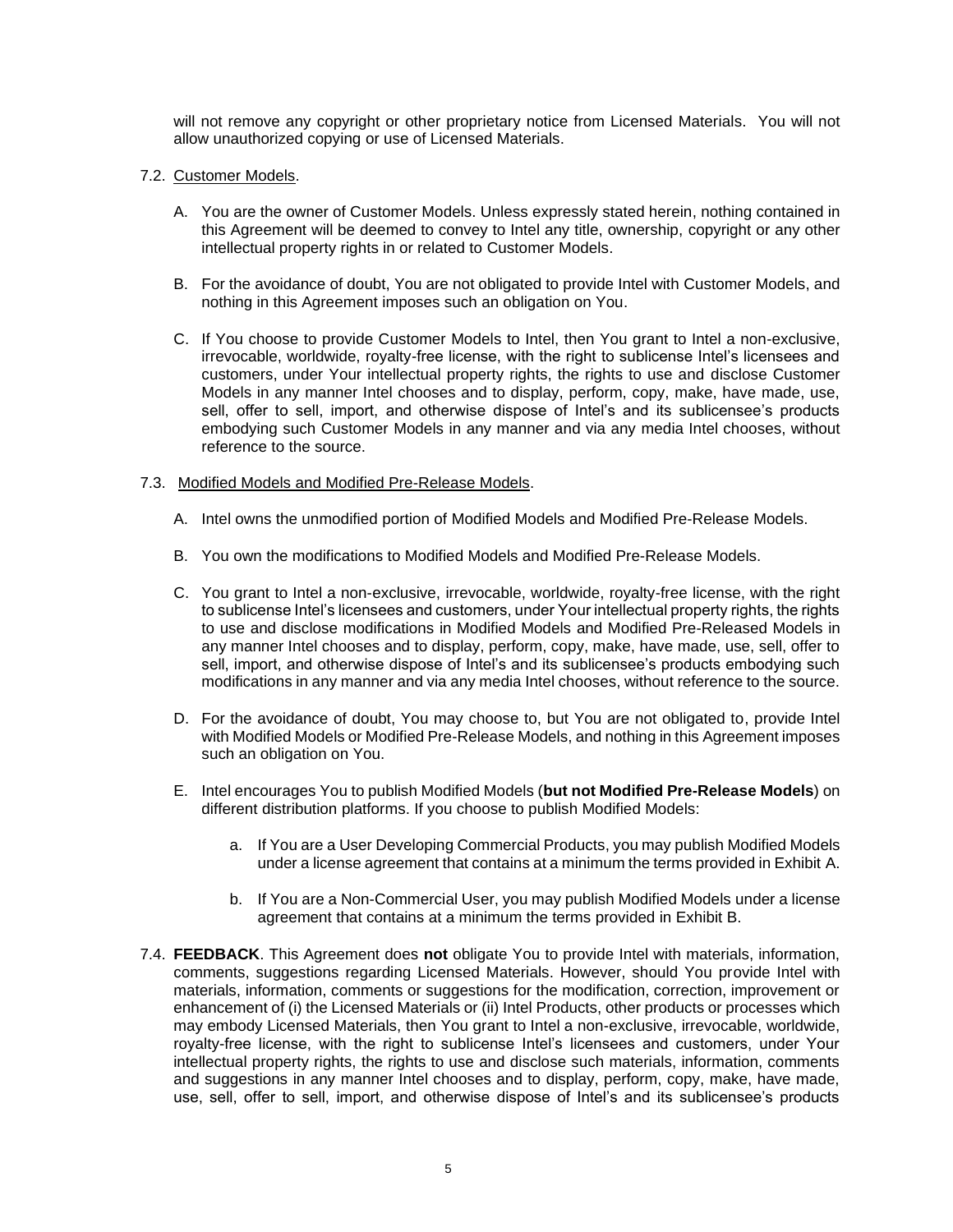embodying such comments and suggestions in any manner and via any media Intel chooses, without reference to the source.

## **8. NON-DISCLOSURE.**

- 8.1. Information provided by Intel to You may include information marked as confidential. You must treat such information as confidential under the terms of the applicable non-disclosure agreement ("NDA") between Intel and You. If You have not entered into an NDA with Intel, You must not disclose, distribute or make use of any information marked as confidential, except as expressly authorized in writing by Intel.
- 8.2. Depending on the level of confidentiality of certain information to be provided to You by Intel, You may be required to separately execute additional Non-Disclosure Agreements in order to receive such information. The terms of the Non-Disclosure Agreement(s) will govern in all conflicts between this Agreement and the Non-Disclosure Agreement(s).
- 8.3. Intel retains all rights in and to its confidential information specifications, designs, engineering details, discoveries, inventions, patents, copyrights, trademarks, trade secrets and other proprietary rights relating to the Licensed Materials. Any breach by You of the confidentiality obligations provided for in this Section 8 will cause irreparable injury to Intel for which money damages may be inadequate to compensate Intel for losses arising from such a breach. Intel may obtain equitable relief, including injunctive relief, if You breach or threaten to breach Your confidentiality obligations.

### **9. PUBLICITY**.

- 9.1. Neither Party will use the name, logo, or trademark of the other in any advertising or other form of publicity without the prior written permission of the other. Except as required by law, neither Party may make any press release or other public statements in connection with this Agreement, without first obtaining prior written approval of the other Party.
- 9.2. You (including Academic Institutions) must acknowledge the use of Intel's Licensed Materials in scientific publications, communications, and presentations. All statements by You must describe the scope and nature of the Parties' participation accurately and appropriately, be limited to statements of fact.
- 9.3. Prior to publishing Your scientific publications, presentations or research that was based in whole or in part on Licensed Materials, You must furnish Intel with a written copy of such publication or presentation at least thirty (30) days in advance of the proposed publication or presentation. Intel will have the right to request the deletion of any Intel confidential information included in the proposed publication or presentation, or request that portions be rewritten so as to protect Intel confidential information within thirty (30) days of receipt of the proposed publication. If Intel does not notify You within thirty (30) days of receipt of the proposed publication that it contains Intel confidential information, You are free to publish such proposed publication.
- 9.4. No Endorsements. You agree to refrain from making any statements or references in any publication, communication or presentation that could reasonably be interpreted as indicating that Intel has endorsed or recommended any products or services that You may develop, derive or commercialize from utilizing the Licensed Materials without Intel's prior written consent, which it shall be under no obligation to provide.
- 9.5. Intel welcomes opportunities to participate in technical conferences and presentations related to Licensed Materials in order to strengthen the communication and interaction between the research community and Intel.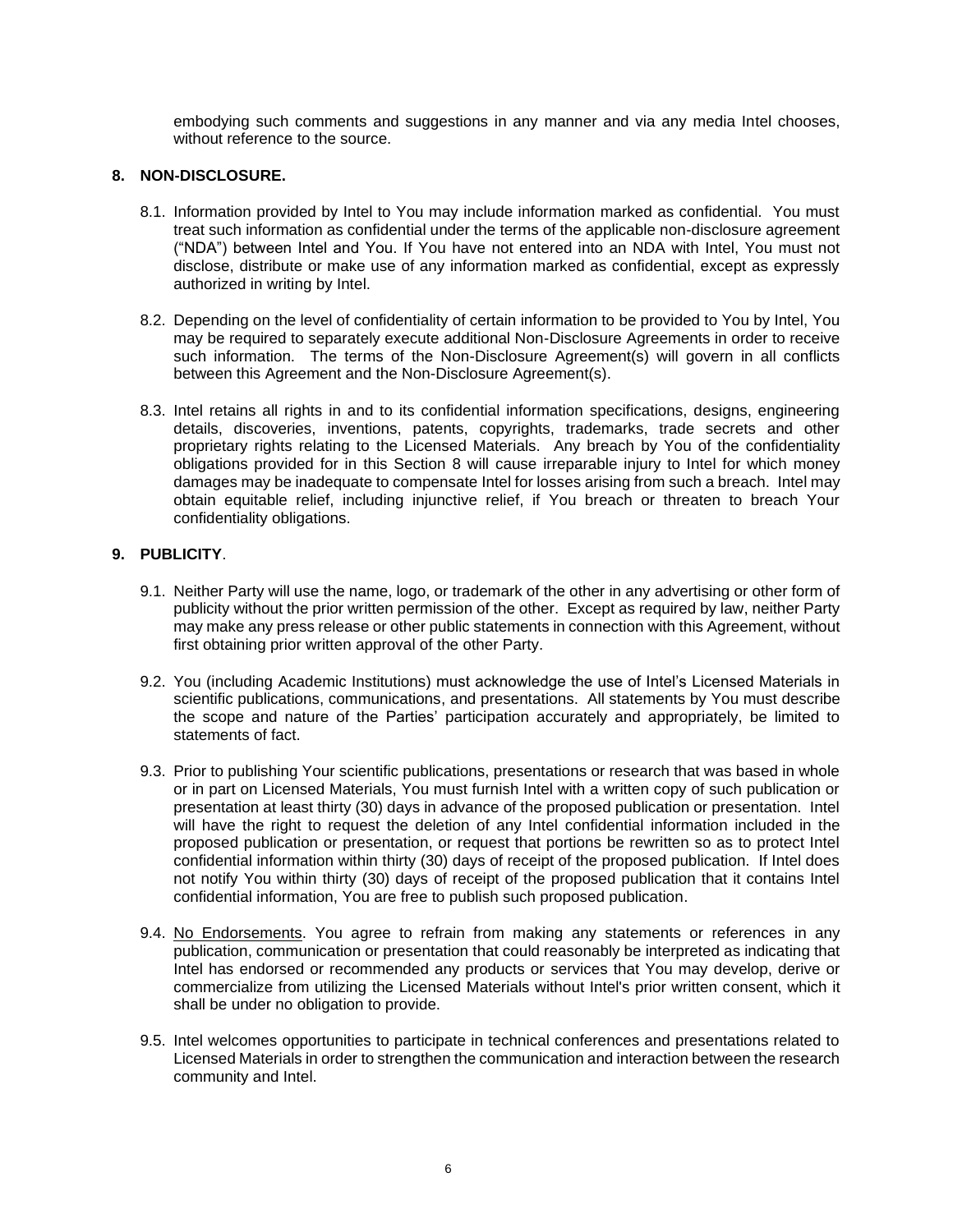- **10. NO SUPPORT**.Intel may make changes to Licensed Materials, at any time without notice, but is not obligated to support, update or provide training for Licensed Materials. Intel may in its sole discretion provide support, update or training services under separate terms.
- **11. NO WARRANTY. DISCLAIMER**. INTEL DISCLAIMS ALL WARRANTIES OF ANY KIND, AND THE TERMS AND REMEDIES PROVIDED IN THIS AGREEMENT ARE INSTEAD OF ANY OTHER WARRANTY OR CONDITION, EXPRESS, IMPLIED OR STATUTORY, INCLUDING THOSE REGARDING MERCHANTABILITY, FITNESS FOR ANY PARTICULAR PURPOSE, NON-INFRINGEMENT OR ANY WARRANTY ARISING OUT OF ANY COURSE OF DEALING, USAGE OF TRADE, PROPOSAL, SPECIFICATION OR SAMPLE. INTEL DOES NOT ASSUME (AND DOES NOT AUTHORIZE ANY PERSON TO ASSUME ON ITS BEHALF) ANY OTHER LIABILITY.
- **12. LIMITATION OF LIABILITY**. IN NO EVENT WILL INTEL OR ITS AFFILIATES, LICENSORS OR SUPPLIERS (INCLUDING THEIR RESPECTIVE DIRECTORS, OFFICERS, EMPLOYEES, AND AGENTS) BE LIABLE FOR ANY DAMAGES WHATSOEVER (INCLUDING, WITHOUT LIMITATION, LOST PROFITS, BUSINESS INTERRUPTION, OR LOST DATA) ARISING OUT OF OR IN RELATION TO THIS AGREEMENT, INCLUDING THE USE OF OR INABILITY TO USE LICENSED MATERIALS, EVEN IF INTEL HAS BEEN ADVISED OF THE POSSIBILITY OF SUCH DAMAGES. SOME JURISDICTIONS PROHIBIT EXCLUSION OR LIMITATION OF LIABILITY FOR IMPLIED WARRANTIES OR CONSEQUENTIAL OR INCIDENTAL DAMAGES, SO THE ABOVE LIMITATION MAY IN PART NOT APPLY TO YOU. YOU MAY ALSO HAVE OTHER LEGAL RIGHTS THAT VARY FROM JURISDICTION TO JURISDICTION. WARRANTY DISCLAIMER AND LIMITED LIABILITY ARE FUNDAMENTAL ELEMENTS OF THE BASIS OF THE BARGAIN BETWEEN INTEL AND YOU AND INTEL WOULD NOT BE ABLE TO PROVIDE THE LICENSED MATERIALS WITHOUT SUCH LIMITATIONS.

### **13. TERM AND TERMINATION**

- 13.1. This Agreement becomes effective on the date you accept this Agreement and will continue until terminated or until the end of the limited Term (if applicable) as provided for in this Section.
- 13.2. If Licensed Materials provided to You contain a limited Term, then this Agreement terminates without notice on the last day of the limited Term for such Licensed Materials.
- 13.3. Either party may terminate this Agreement at any time for any reason with thirty (30) days' written notice. You may send any notice to Intel to Intel Corporation, 2200 Mission College Blvd., Santa Clara, CA 95054, Attn: [OISA] Legal Counsel.
- 13.4. Upon termination or expiration of this Agreement, You will immediately stop use of the Licensed Materials and promptly destroy the Licensed Materials and all copies. Sections 1, 3.3, 7, 8, 11, 12, 13.4, 15, and 16 will survive termination or expiration.
- **14. U.S. GOVERNMENT RESTRICTED RIGHTS**. The technical data and computer software covered by this license is a "Commercial Item," as such term is defined by the FAR 2.101 (48 C.F.R. 2.101) and is "commercial computer software" and "commercial computer software documentation" as specified under FAR 12.212 (48 C.F.R. 12.212) or DFARS 227.7202 (48 C.F.R. 227.7202), as applicable. This commercial computer software and related documentation is provided to end users for use by and on behalf of the U.S. government, with only those rights as are granted to all other end users pursuant to the terms and conditions of this Agreement.
- **15. SAFETY, CRITICAL, AND LIFESAVING APPLICATIONS**. Licensed Materials may provide information relevant to safety-critical applications to allow compliance with functional safety standards or requirements ("**Safety-Critical Applications**"). You understand and acknowledge that safety is Your responsibility. To the extent You use Licensed Materials to create, or as part of, products used in Safety-Critical Applications it is Your responsibility to design, manage and assure system-level safeguards to anticipate, monitor and control system failures, and You agree that You are solely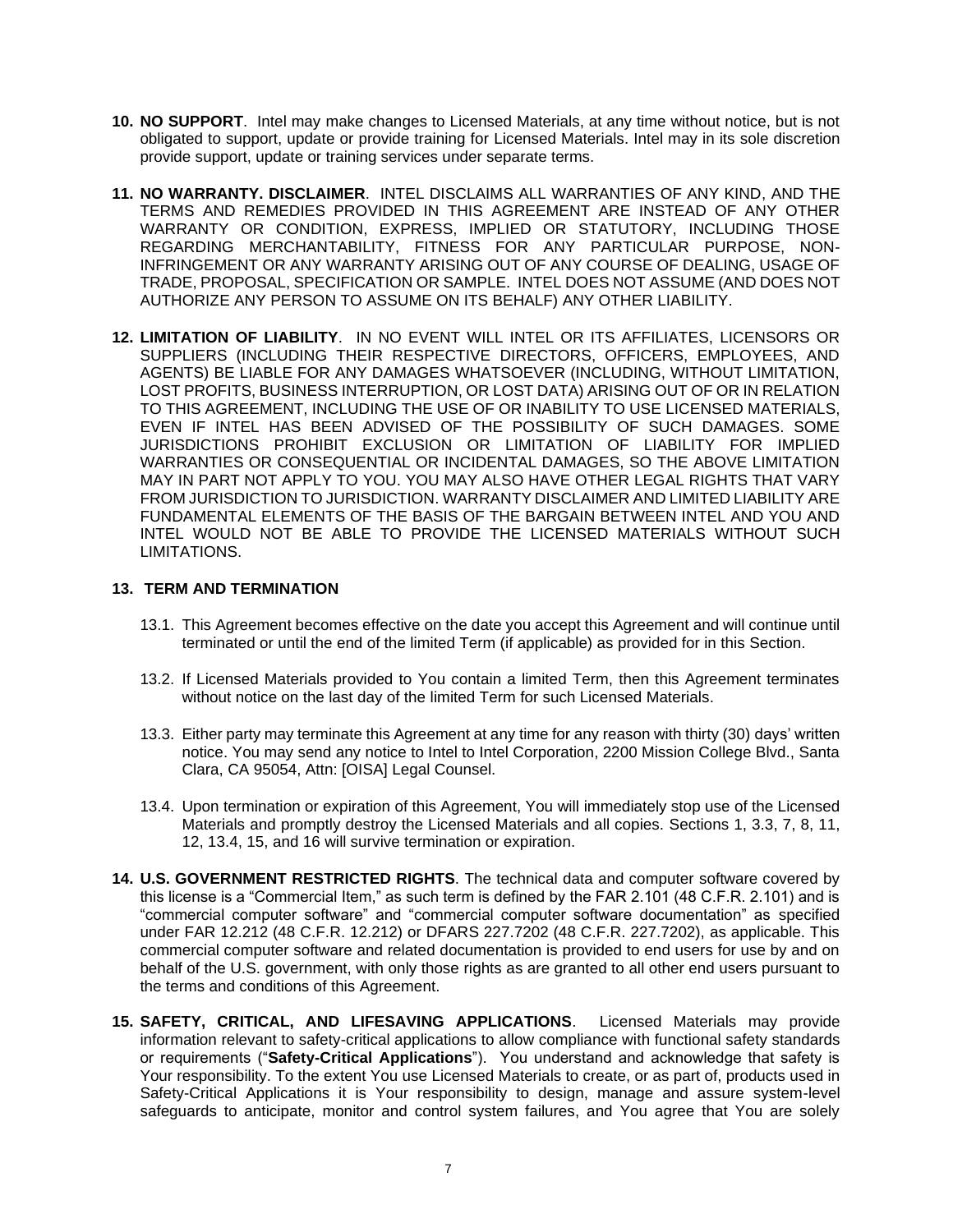responsible for all applicable regulatory standards and safety-related requirements concerning Your use of Licensed Materials in Safety Critical Applications. Should You use Licensed Materials for Safety-Critical Applications or in any type of a system or application in which the failure of Licensed Materials could create a situation where personal injury or death may occur (e.g., medical systems, life sustaining or lifesaving systems) ("**Lifesaving Applications**"), You agree to indemnify, defend, and hold Intel and its representatives harmless against all claims, costs, damages, and expenses, including reasonable attorney fees arising in any way out of Your use of Licensed Materials in Safety-Critical Applications or Lifesaving Applications and claims of product liability, personal injury or death associated with those applications; even if such claims allege that Intel was negligent or strictly liable regarding the design of Licensed Materials or its failure to warn regarding Licensed Materials.

## **16. GENERAL**.

- 16.1. Governing Law, Jurisdiction, and Venue**.**
	- A. All disputes arising out of or related to this Agreement, whether based on contract, tort, or any other legal or equitable theory, will in all respects be governed by, and construed and interpreted under, the laws of the United States of America and the State of Delaware, without reference to conflict of laws principles. The parties agree that the United Nations Convention on Contracts for the International Sale of Goods (1980) is specifically excluded from and will not apply to this Agreement. All disputes arising out of or related to this Agreement, whether based on contract, tort, or any other legal or equitable theory, will be subject to the exclusive jurisdiction of the courts of the State of Delaware or of the Federal courts sitting in that State. Each party submits to the personal jurisdiction of those courts and waives all objections to that jurisdiction and venue for those disputes.
	- B. *Exception for applicable Academic Institutions*: If State law requires Your Academic Institution to only accept governing law in the State in which the Academic Institution is organized or operating in any agreement entered into, this Agreement and any dispute arising out of or related to it will be governed by the laws of the United States and the State in which the Academic Institution is organized and/or operates.
- 16.2. Remedies. You acknowledge that any disclosure or unauthorized use of Licensed Materials would cause irreparable injury to Intel and consents to the grant of an injunction by any court of competent jurisdiction in the event of a threatened breach.
- 16.3. Assignment. You may not delegate, assign or transfer this Agreement, the license granted or any of your rights or duties hereunder, expressly, by implication, by operation of law, by way of merger (regardless of whether You are the surviving entity) or acquisition, or otherwise without Intel's express prior written consent; and any attempt to do so, without Intel's express prior written consent, will be null and void. Intel may assign this Agreement, and its rights and obligations hereunder, in its sole discretion.
- 16.4. Entire Agreement. This Agreement contains the complete and exclusive agreement and understanding between the parties concerning the subject matter of this Agreement, and supersedes all prior and contemporaneous proposals, agreements, understanding, negotiations, representations, warranties, conditions, and communications, oral or written, between the parties relating to the same subject matter. This Agreement, including without limitation its termination, has no effect on any signed NDA between the parties, which remain in full force and effect as separate agreements to their terms. Each party acknowledges and agrees that in entering into this Agreement it has not relied on, and will not be entitled to rely on, any oral or written representations, warranties, conditions, understanding, or communications between the parties that are not expressly set forth in this Agreement. The express provisions of this Agreement control over any course of performance, course of dealing, or usage of the trade inconsistent with any of the provisions of this Agreement. The provisions of this Agreement will prevail notwithstanding any different, conflicting, or additional provisions that may appear on any writing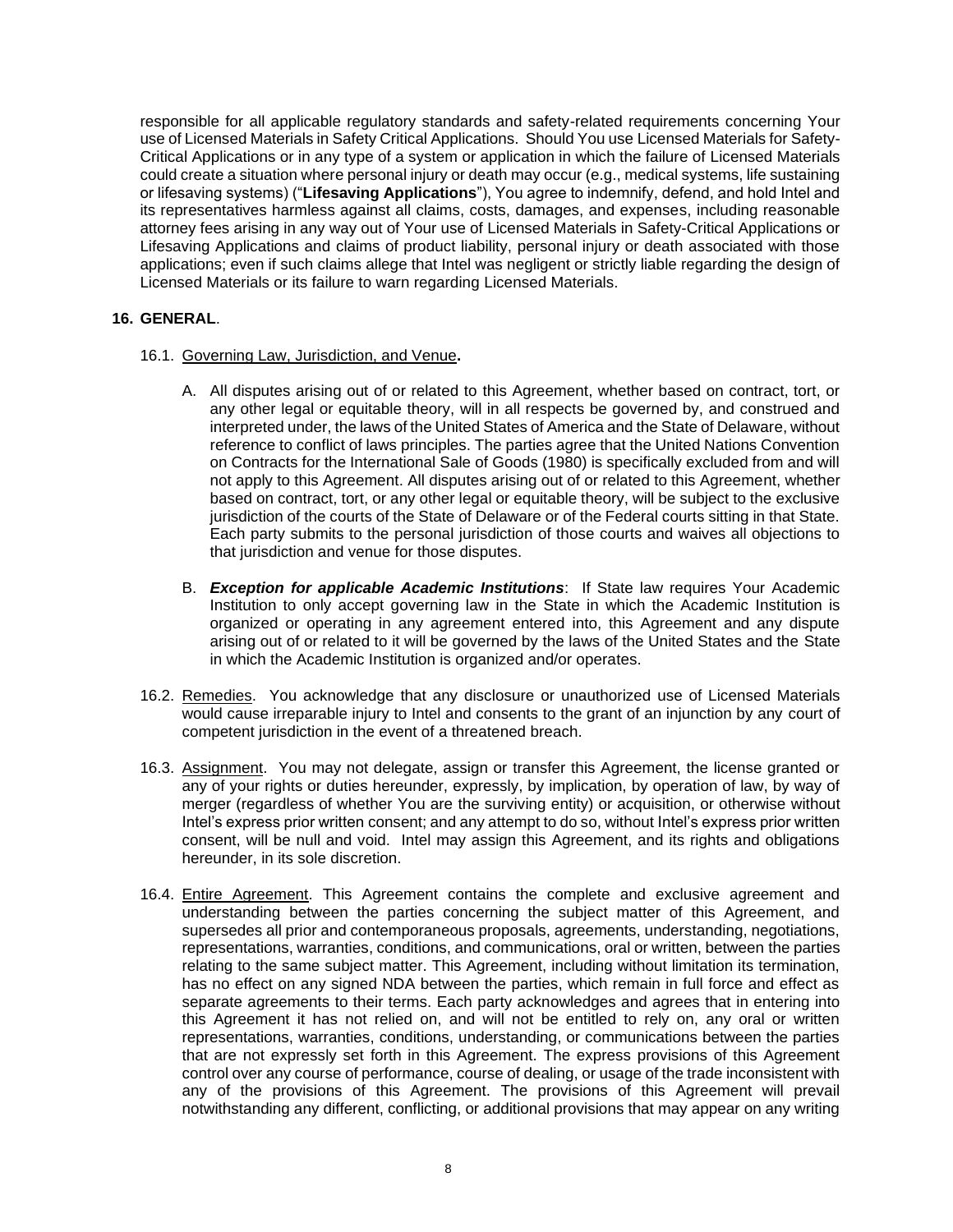issued by either Party in connection with this Agreement. No modification or amendment to this Agreement will be effective unless in writing and signed by authorized representatives of each Party, and must specifically identify this Agreement by its title and version; except that Intel may make changes to the Agreement as it distributes new versions of Licensed Materials. When changes are made, Intel will make a new version of the Agreement available as a click to accept agreement. If You received a copy of this Agreement translated into another language, the English language version of this Agreement will prevail in the event of any conflict between versions.

- 16.5. Severability. In the event that any provision of this Agreement will be unenforceable or invalid under any applicable law or be so held by applicable court decision, such unenforceability or invalidity will not render this Agreement unenforceable or invalid as a whole, and, in such event, such provision will be changed and interpreted so as to best accomplish the objectives of such unenforceable or invalid provision within the limits of applicable law or applicable court decisions.
- 16.6. Export**.** You must: a) comply with applicable laws and regulations and obtain any necessary authorizations; b) not export, import, or transfer the software to any prohibited or sanctioned country, person, or entity; or c) not use the software for the development, design, manufacture, or production of nuclear, missile, chemical, or biological weapons.
- 16.7. Third Party Beneficiary**.** If You license a Simics model containing an Arc Core model, then Synopsys, Inc. is a third-party beneficiary of this Agreement with the right to enforce Your obligations relating to the Arc Cores.
- 16.8. PRIVACY NOTICE**.** YOUR PRIVACY RIGHTS ARE SET FORTH IN INTEL'S PRIVACY NOTICE, WHICH FORMS A PART OF THIS AGREEMENT. PLEASE REVIEW THE PRIVACY NOTICE AT HTTP://WWW.INTEL.COM/PRIVACY TO LEARN HOW INTEL COLLECTS, USES AND SHARES INFORMATION ABOUT YOU.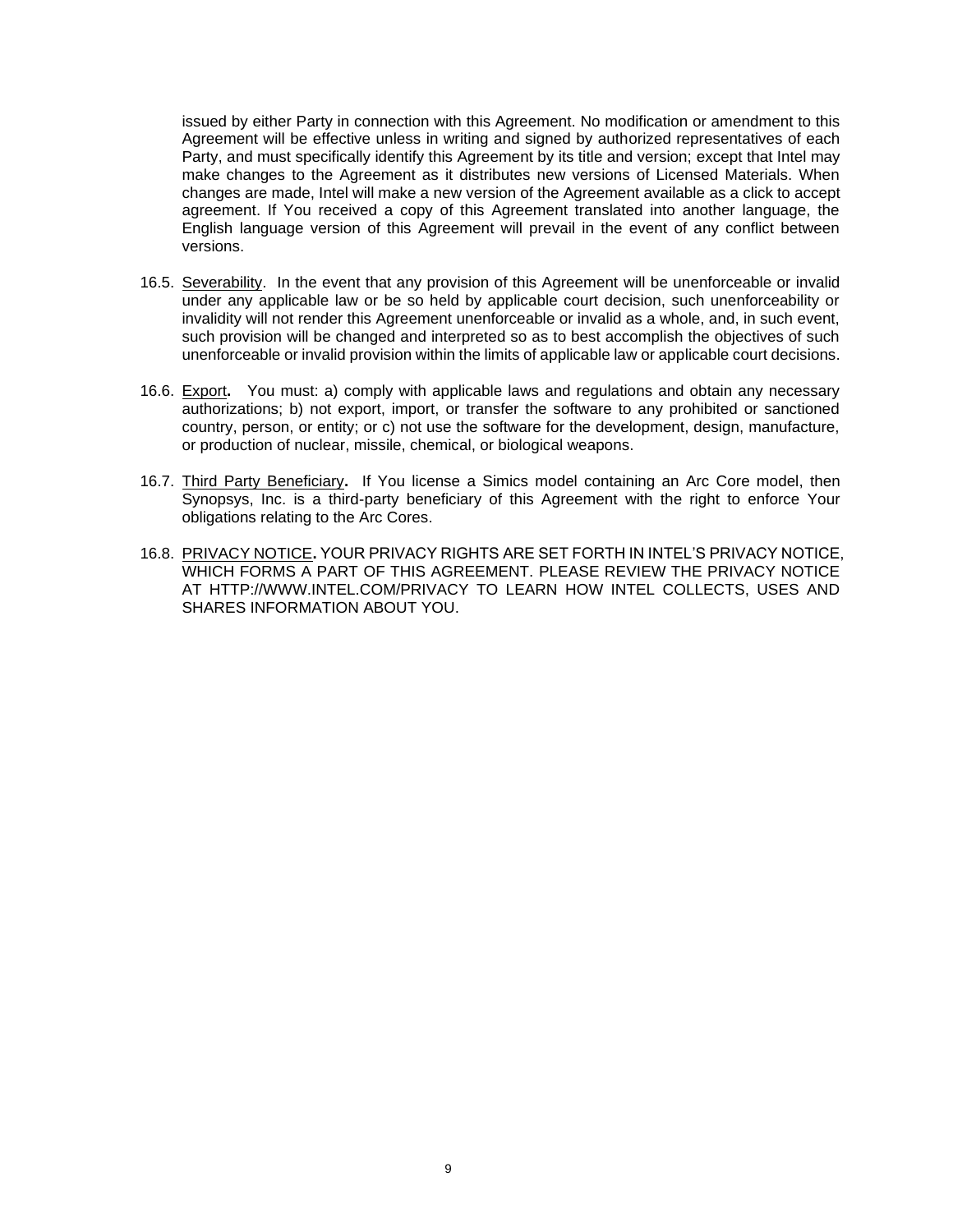### **EXHIBIT A**

#### **SUBLICENSE AGREEMENT FOR USERS DEVELOPING COMMERCIAL PRODUCTS**

- 1. SUBLICENSE. You have a sublicense under Intel's copyrights to copy Models, provided separately, or as a part of Modified Models in source or in binary form (the "**Software**") for Your organization's internal use to perform and display the Software, subject to the following conditions:
	- A. You will need to license simulation tools to run the Software separately from Intel or Intel's authorized distributor.
	- B. Except as permitted herein, You may not disclose, distribute or transfer any part of the Software, and You agree to prevent unauthorized copying of the Software.
	- C. You may not reverse engineer, decompile, or disassemble the Software.
	- D. You may not further sublicense the Software.
	- E. The Software may contain the software and other property of third party suppliers, some of which may be identified in, and licensed in accordance with, an enclosed license.txt file or other text or file.
	- F. Intel has no obligation to provide any support, technical assistance or updates for the Software.
- 2. NO IMPLIED LICENSES OR OTHER RIGHTS. The consideration under this Agreement is only for the licenses that Intel expressly grants to You in the preceding paragraphs. Any other rights including, but not limited to, patent rights, would require an additional license and additional consideration. Nothing in this Agreement requires or will be treated to require Intel to grant any such additional license. An essential basis of the bargain in this Agreement is that Intel grants You no licenses or other rights including, but not limited to, patent, copyright, trademark, trade name, service mark or other intellectual property licenses or rights, by implication, estoppel or otherwise, except for the licenses expressly granted in the preceding paragraphs.
- 3. OWNERSHIP OF SOFTWARE AND COPYRIGHTS. Title to all copies of the Software remains with Intel or its suppliers. The Software is copyrighted and protected by the laws of the United States and other countries, and international treaty provisions. You may not remove any copyright notices from the Software. Except as otherwise expressly provided above, Intel grants no express or implied right under Intel patents, copyrights, trademarks, or other intellectual property rights. Transfer of the license terminates Your right to use the Software.
- 4. DISCLAIMER OF WARRANTY. SOFTWARE IS PROVIDED "AS IS" WITHOUT WARRANTY OF ANY KIND, EITHER EXPRESS OR IMPLIED, INCLUDING WITHOUT LIMITATION, WARRANTIES OF MERCHANTABILITY OR FITNESS FOR ANY PARTICULAR PURPOSE.
- 5. LIMITATION OF LIABILITY. NEITHER INTEL NOR ITS SUPPLIERS WILL BE LIABLE FOR ANY DAMAGES WHATSOEVER (INCLUDING, WITHOUT LIMITATION, DAMAGES FOR LOSS OF PROFITS, LOSS OF USE, INTERRUPTION OF BUSINESS, OR INDIRECT, SPECIAL, INCIDENTAL, OR CONSEQUENTIAL DAMAGES OF ANY KIND) WHETHER UNDER THIS AGREEMENT OR OTHERWISE, EVEN IF INTEL HAS BEEN ADVISED OF THE POSSIBILITY OF SUCH DAMAGES.
- 6. LICENSE TO USE COMMENTS AND SUGGESTIONS. This Agreement does NOT obligate You to provide Intel with comments or suggestions regarding the Software. However, if You provide Intel with comments or suggestions for the modification, correction, improvement or enhancement of (a) the Software or (b) Intel products or processes that work with the Software, You grant to Intel a non-exclusive, worldwide, perpetual, irrevocable, transferable, royalty-free license, with the right to sublicense, under Your intellectual property rights, to incorporate or otherwise utilize those comments and suggestions.
- 7. TERMINATION OF THIS SUBLICENSE. Intel or the sublicensor may terminate this license at any time if You are in breach of any of its terms or conditions. Upon termination, You will immediately destroy the Software, and return to Intel all copies of the Software.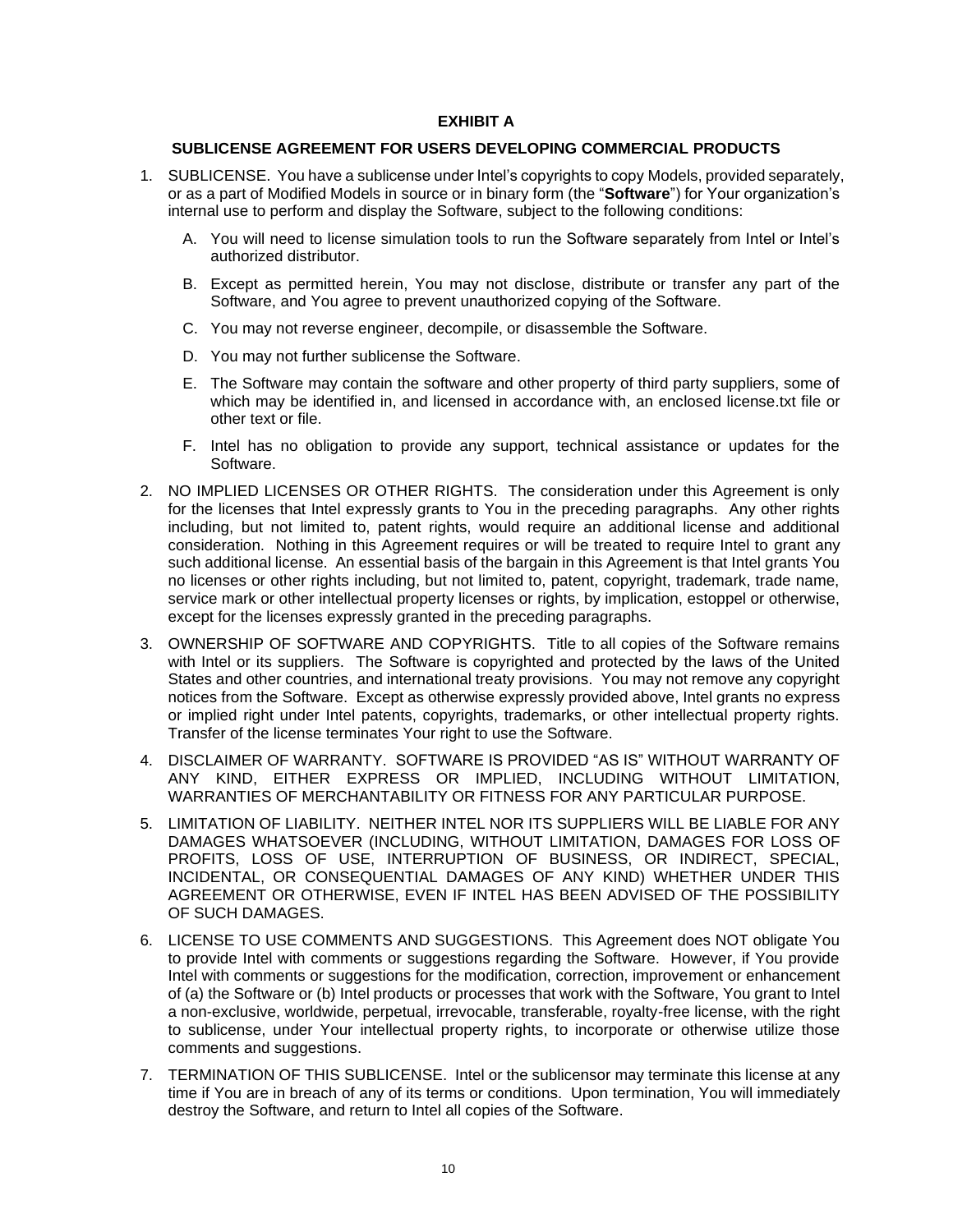- 8. THIRD PARTY BENEFICIARY. Intel is an intended beneficiary of the End User License Agreement and has the right to enforce all of its terms. If You sublicense a Simics model containing an Arc Core model, then Synopsys, Inc. is a third-party beneficiary of this Agreement with the right to enforce Your obligations relating to the Arc Cores.
- 9. U.S. GOVERNMENT RESTRICTED RIGHTS. The technical data and computer software covered by this license is a "Commercial Item," as such term is defined by the FAR 2.101 (48 C.F.R. 2.101) and is "commercial computer software" and "commercial computer software documentation" as specified under FAR 12.212 (48 C.F.R. 12.212) or DFARS 227.7202 (48 C.F.R. 227.7202), as applicable. This commercial computer software and related documentation is provided to end users for use by and on behalf of the U.S. government, with only those rights as are granted to all other end users pursuant to the terms and conditions of this Agreement.
- 10. EXPORT You must: a) comply with applicable laws and regulations and obtain any necessary authorizations; b) not export, import, or transfer the software to any prohibited or sanctioned country, person, or entity; or c) not use the software for the development, design, manufacture, or production of nuclear, missile, chemical, or biological weapons.
- 11. APPLICABLE LAWS. All disputes arising out of or related to this Agreement, whether based on contract, tort, or any other legal or equitable theory, will in all respects be governed by, and construed and interpreted under, the laws of the United States of America and the State of Delaware, without reference to conflict of laws principles. The parties agree that the United Nations Convention on Contracts for the International Sale of Goods (1980) is specifically excluded from and will not apply to this Agreement. You may not Export the Software in violation of applicable export laws and regulations.
- 12. Your specific rights may vary from country to country.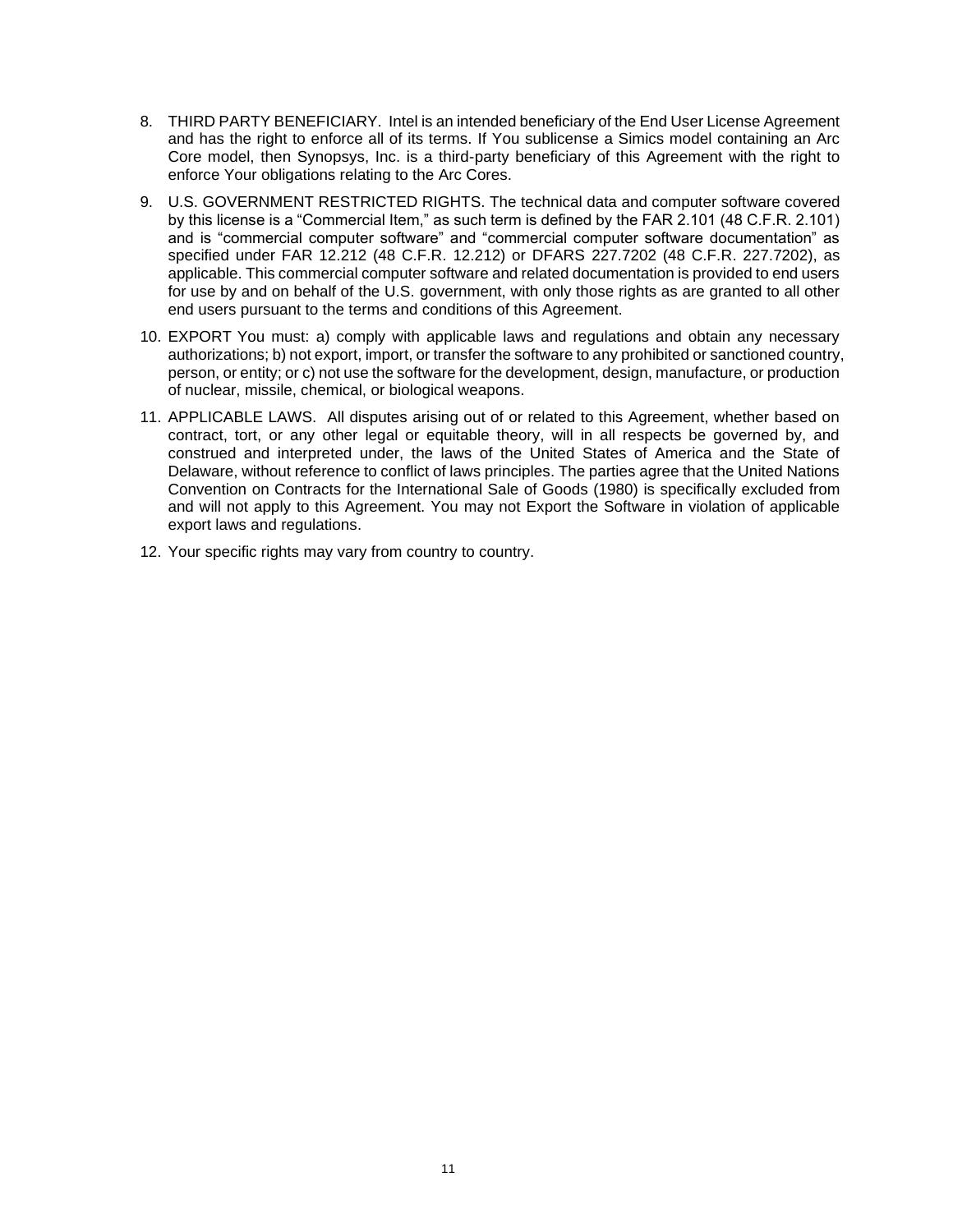### **EXHIBIT B**

#### **SUBLICENSE AGREEMENT FOR NON-COMMERCIAL USERS**

- 1. SUBLICENSE. If You are a Non-Commercial User (including an Academic Institution), You have a sublicense under Intel's copyrights to:
	- A. reproduce internally a reasonable number of copies of Models, provided separately, or as a part of Modified Models (the "**Software**");
		- (1) use the Software internally solely **for non-commercial purposes (including but not limited to any type of research or educational purposes)**;
		- (2) modify Models if provided to You in source code, and use modified Models internally for non-commercial purposes (including but not limited to any research and educational purposes);
		- (3) Distribute Models and Modified Models in source or in binaries only to Non-Commercial Users (including Academic Institutions) solely for non-commercial purposes (including but not limited to research and educational purposes). This license includes the right to sublicense and shall include terms set forth in this Exhibit B.
	- B. You will need to license Simulation Tools to run the Software separately from Intel or Intel's authorized distributor.
	- C. Except as permitted herein, You may not disclose, distribute or transfer any part of the Software, and You agree to prevent unauthorized copying of the Software.
	- D. You may not reverse engineer, decompile, or disassemble the Software.
	- E. The Software may contain the software and other property of third party suppliers, some of which may be identified in, and licensed in accordance with, an enclosed license.txt file or other text or file.
	- F. Intel has no obligation to provide any support, technical assistance or updates for the Software.
- 2. NO IMPLIED LICENSES OR OTHER RIGHTS. The consideration under this Agreement is only for the licenses that Intel expressly grants to You in the preceding paragraphs. Any other rights including, but not limited to, patent rights, would require an additional license and additional consideration. Nothing in this Agreement requires or will be treated to require Intel to grant any such additional license. An essential basis of the bargain in this Agreement is that Intel grants You no licenses or other rights including, but not limited to, patent, copyright, trademark, trade name, service mark or other intellectual property licenses or rights, by implication, estoppel or otherwise, except for the licenses expressly granted in the preceding paragraphs.
- 3. OWNERSHIP OF SOFTWARE AND COPYRIGHTS. Title to all copies of the Model remains with Intel or its suppliers. The Model is copyrighted and protected by the laws of the United States and other countries, and international treaty provisions. You may not remove any copyright notices from the Model. Except as otherwise expressly provided above, Intel grants no express or implied right under Intel patents, copyrights, trademarks, or other intellectual property rights. Transfer of the license terminates Your right to use the Software.
- 4. DISCLAIMER OF WARRANTY. MODEL IS PROVIDED "AS IS" WITHOUT WARRANTY OF ANY KIND, EITHER EXPRESS OR IMPLIED, INCLUDING WITHOUT LIMITATION, WARRANTIES OF MERCHANTABILITY OR FITNESS FOR ANY PARTICULAR PURPOSE.